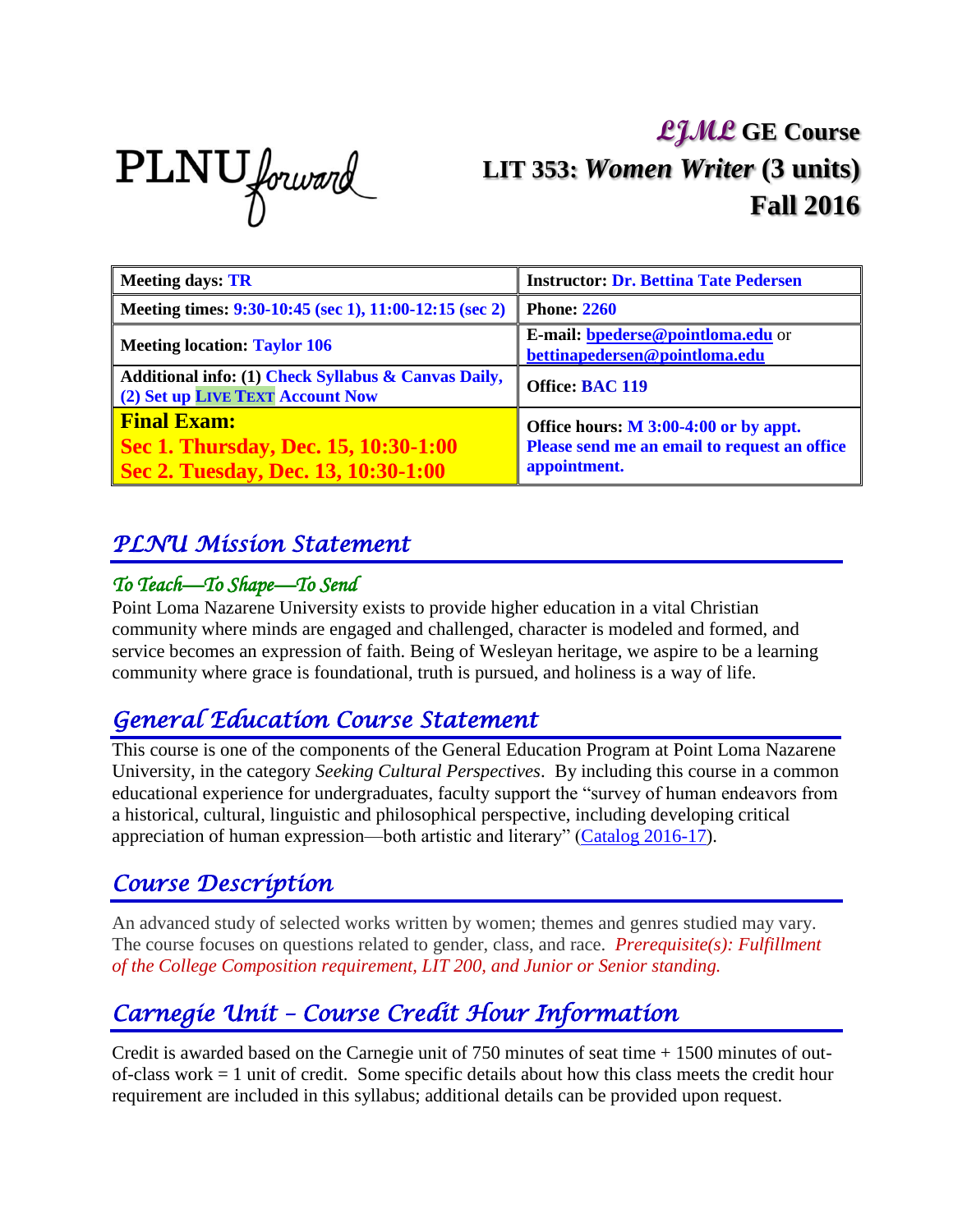## *Student Learning Outcomes (ILOs, GELOs, CLOs)*

#### **Context: Learning, Informed by our Faith in Christ**

**ILO #1:** Students will acquire knowledge of human cultures and the physical and natural world while developing skills and habits that foster life-long learning

**GELO 1a** *Written Communication*: Students will be able to effectively express ideas and information to others through written communication.

**GELO 1b** *Oral Communication*: Students will be able to effectively express ideas and information to others through oral communication.

**GELO 1c** *Information Literacy*: Students will be able to access and cite information as well as evaluate the logic, validity, and relevance of information from a variety of sources.

**GELO 1d** *Critical Thinking***: Students will be able to examine, critique, and synthesize information in order to arrive at reasoned conclusions.**

**GELO 1e** *Quantitative Reasoning*: Students will be able to solve problems that are quantitative in nature.

**Context: Growing, In a Christ-Centered Faith Community**

**ILO #2:** Students will develop a deeper and more informed understanding of self and others as they negotiate complex environments

GELO 2a Students will develop an understanding of self that fosters personal wellbeing.

**GELO 2b Students will understand and appreciate diverse forms of artistic expression.** 

**GELO 2c Students will demonstrate an understanding of the complex issues faced by diverse groups in global and/or cross-cultural contexts.** 

**Context: Serving, In a Context of Christian Faith ILO#3:** Students will serve locally and/or globally in vocational and social settings

**GELO 3** Students will demonstrate an understanding of Christian Scripture, Tradition, and Ethics, including engagement in acts of devotion and works of mercy.

#### *Course Learning Outcomes for LIT 353: Women Writers*

**CLO 1** Students will closely read and critically analyze texts. **(GELO 1d, 2b, 2c)**

**CLO 2** Students will recall, identify, and use fundamental concepts of literary study to read texts: terms, modes/genres, element, periods (dates, writers, characteristics, developments).. **(GELO 1d, 2b) CLO 3** Students will connect the literary works with their own lives and with the social, cultural, and historical contexts of the works and their authors. **(GELO 1d, 2b, 2c)**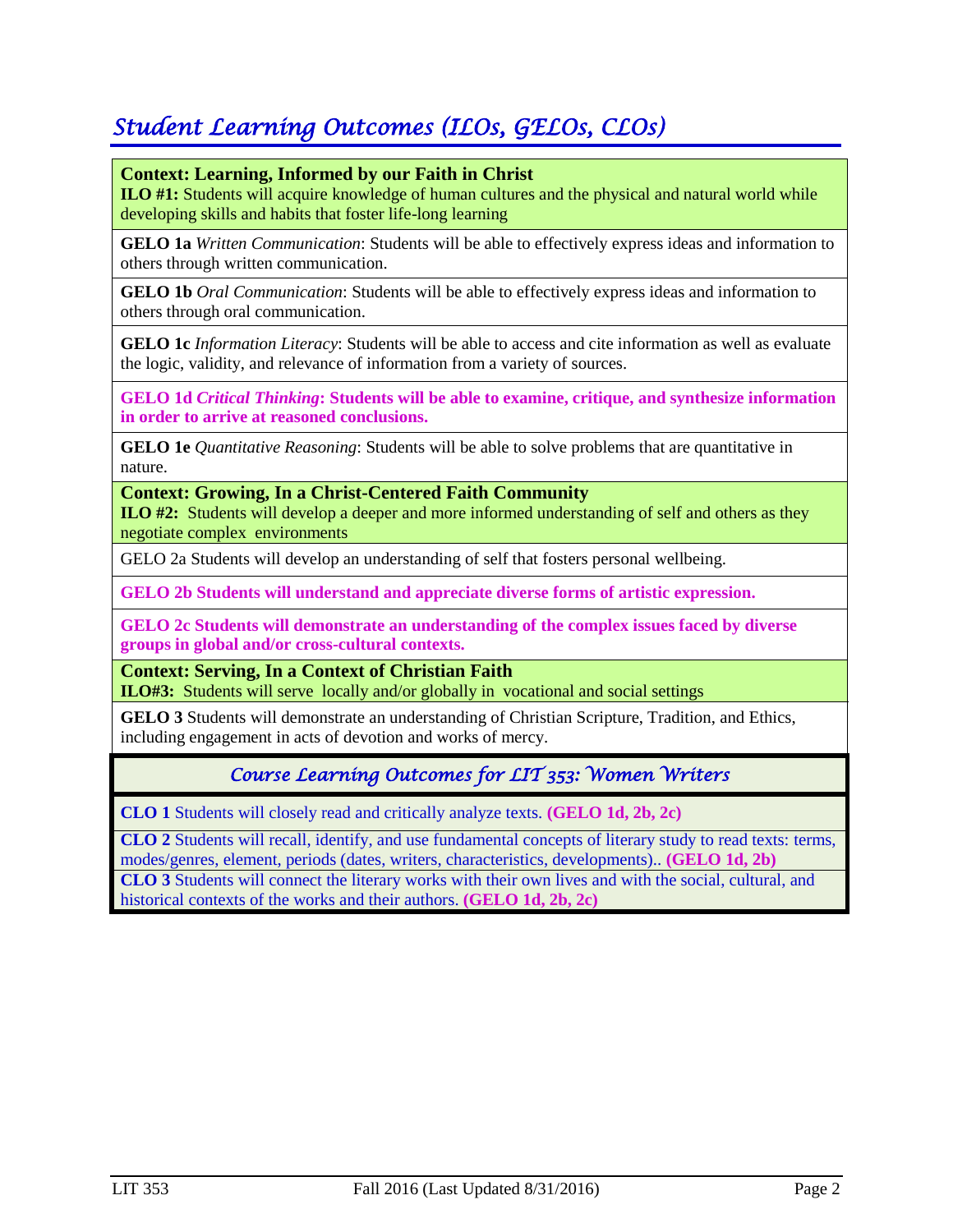## *<u>Undergraduate [Catalog](http://catalog.pointloma.edu/)</u> (Catalog)*

Please see the University Undergraduate Catalog for all information on programs of studies and degrees.

## *Important University & LJML Department Policies*

Please see the link **(LJML [Department](http://www.pointloma.edu/sites/default/files/filemanager/Literature_Journalism__Modern_Languages/LJML_Department_Syllabus_Statments_w_Required_PLNU_Ones_final_8-29_2016-17.pdf) Syllabus Statements 2016-2017)** and the copy of these policies available to you on Canvas. Please see **Academic and General Policies** in the catalog for all information on university academic and general policies: [\(Academic and General Policies\)](http://catalog.pointloma.edu/content.php?catoid=24&navoid=1581)

### *PLNU Academic Accommodations Policy*

If you have a diagnosed disability, please contact PLNU's Disability Resource Center (DRC) within the first two weeks of class to demonstrate need and to register for accommodation by phone at 619-849-2486 or by e-mail at [DRC@pointloma.edu.](mailto:DRC@pointloma.edu) See [Disability Resource Center](http://www.pointloma.edu/experience/offices/administrative-offices/academic-advising-office/disability-resource-center) for additional information.

### *PLNU Attendance & Participation Policy*

Regular and punctual attendance at all classes is considered essential to optimum academic achievement. If the student is absent from more than 10 percent of class meetings, the faculty member can file a written report which may result in de-enrollment. If the absences exceed 20 percent, the student may be de-enrolled without notice until the university drop date or, after that date, receive the appropriate grade for their work and participation. See [Academic Policies](http://catalog.pointloma.edu/content.php?catoid=18&navoid=1278) in the Undergraduate Academic Catalog.

- Please read the [Class Attendance](http://catalog.pointloma.edu/content.php?catoid=24&navoid=1581#Class_Attendance) section at the link above
- $\bullet$  10% of class meetings = 4 classes for a MWF course, 3 classes for a TTH course, 2 classes for a quad course
- $\bullet$  20% of class meetings = 8 for a MWF course, 6 classes for a TTH course, and 4 for a quad course
- De-enrollment may have serious consequences on residence, athletic, and scholarship requirements; it may also necessitate a reduction or loss in a student's financial aid.
- **• DROPPING CLASS:** If you do decide to drop the course for any reason, please make sure you complete official record keeping so that you are removed from the course roster. (If you don't, university policy requires me to give you the grade left standing at the end of the semester in your course average.) Please let me know that you are dropping so I don't worry about what has happened to you. (Note: Be sure to pay attention to the last day to drop deadline on the university calendar.)

## *Final Examination Policy*

Successful completion of this class requires taking the final examination **on its scheduled day**. The final examination schedule is posted on the [Class Schedules](http://www.pointloma.edu/experience/academics/class-schedules) site. No requests for early examinations or alternative days will be approved.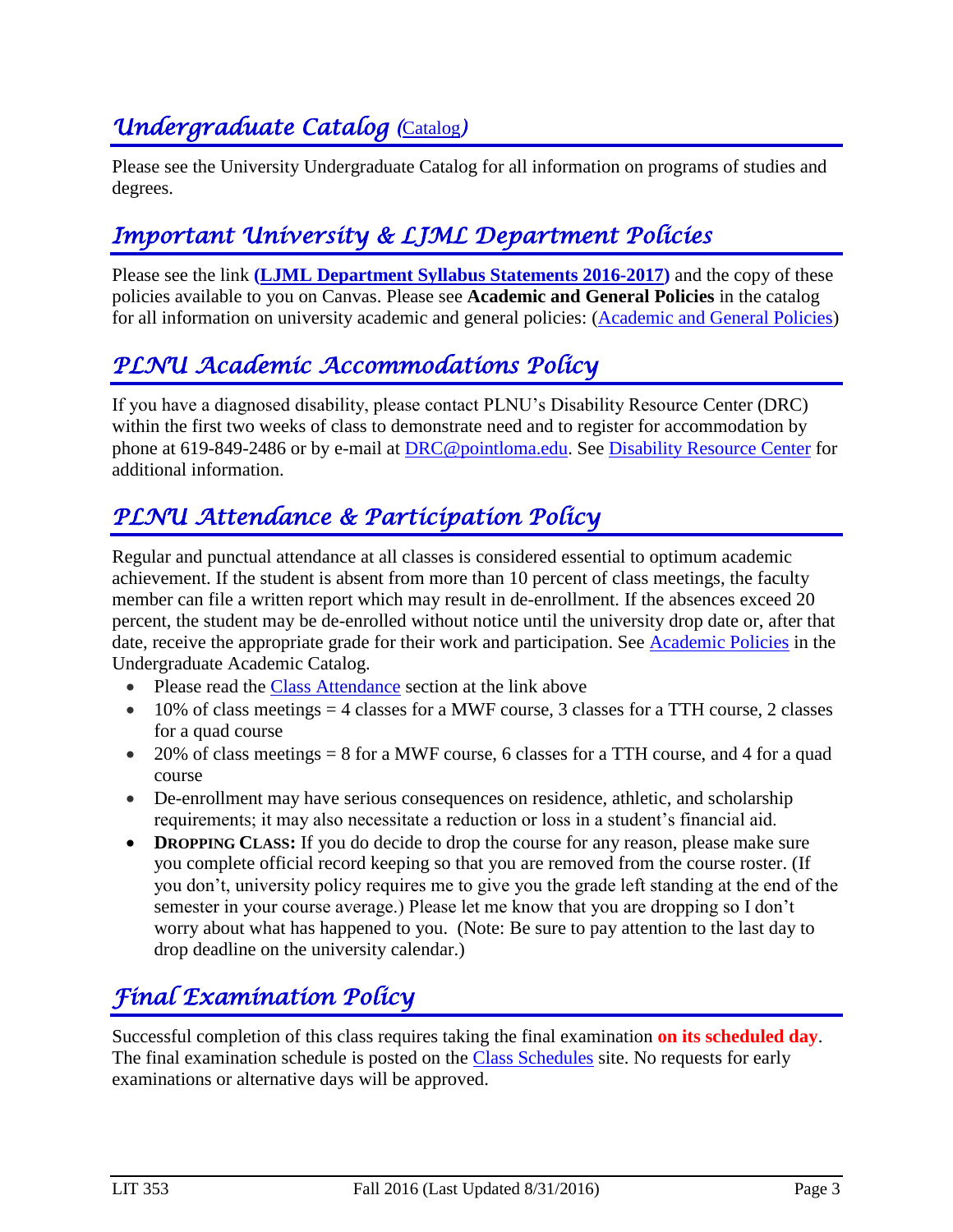- The 2015-16 final examination schedule is posted at **Final Exam Schedule [2016-2017](http://www.pointloma.edu/sites/default/files/filemanager/Academic_Affairs/Schedules/2016-17_Final_Exam_Schedule_-_MAIN_CAMPUS.pdf)** *(updated on July 8, 2016)*. Final Exams in Quad 1 courses are scheduled for the final class session of the quad. *You are expected to arrange your personal affairs to fit the examination schedule.*
- In the rare case that you may be scheduled for more than three (3) final examinations on the same day, you may work out an alternate time for one of your exams with your professors. This is the only university-sanctioned reason for taking a final exam at a time other than the officially scheduled time for the exam. Please confirm your final examination schedule the first week of classes, and schedule those exam times into your daily planners and calendars now. If you find that your final exam schedule is the one described above, please meet with your professors as soon as possible so that they may help you to make alternative arrangements for taking your exams.

## *PLNU Academic Honesty Policy*

Students should demonstrate academic honesty by doing original work and by giving appropriate credit to the ideas of others. Academic dishonesty is the act of presenting information, ideas, and/or concepts as one's own when in reality they are the results of another person's creativity and effort. A faculty member who believes a situation involving academic dishonesty has been detected may assign a failing grade for that assignment or examination, or, depending on the seriousness of the offense, for the course. Faculty should follow and students may appeal using the procedure in the university Catalog. See [Academic Policies](http://catalog.pointloma.edu/content.php?catoid=18&navoid=1278) for definitions of kinds of academic dishonesty and for further policy information.

#### *Grading & Assessment*

Your grade will be based on the quality of your work in these areas.

| • Quizzes (usually unannounced) | 20% |
|---------------------------------|-----|
| • Written Responses             | 20% |
| $\bullet$ Midterm Exam          | 30% |
| • Final Exam $&$ Final Essay    | 30% |

The following scale will be used:

|      |                | .  |            | .                |                      |        |   |         |            |      |                          |           |
|------|----------------|----|------------|------------------|----------------------|--------|---|---------|------------|------|--------------------------|-----------|
| A    | <b>93-100%</b> |    | $B+$       | 88-89%           | $\sqrt{2}$<br>$\sim$ | 78-79% | - |         | 68-69%     | $ -$ | $\overline{\phantom{0}}$ | $0 - 59%$ |
| $A-$ | 90-92%         | -- | B          | $-87\%$<br>83-87 | ∼<br>◡               | 73-77% |   | ∽<br>╍  | $63 - 67%$ |      |                          |           |
|      |                |    | D.<br>- DF | 80-82%           | $\sqrt{ }$<br>◡      | 70-72% |   | n.<br>┚ | $60 - 62%$ |      |                          |           |

**WRITTEN RESPONSES** will be graded using

- $\checkmark$  + (*Exemplary*: roughly corresponds to an A)
- (*Good*: roughly corresponds to a B)
- **-** (*Acceptable*: roughly corresponds to a C)

#### **ASSESSMENT**

Your final exam essay will serve as the key assessment of GE Learning Outcomes: Critical Thinking rubric and Reading (two criteria: "Comprehension" and "Interpretation").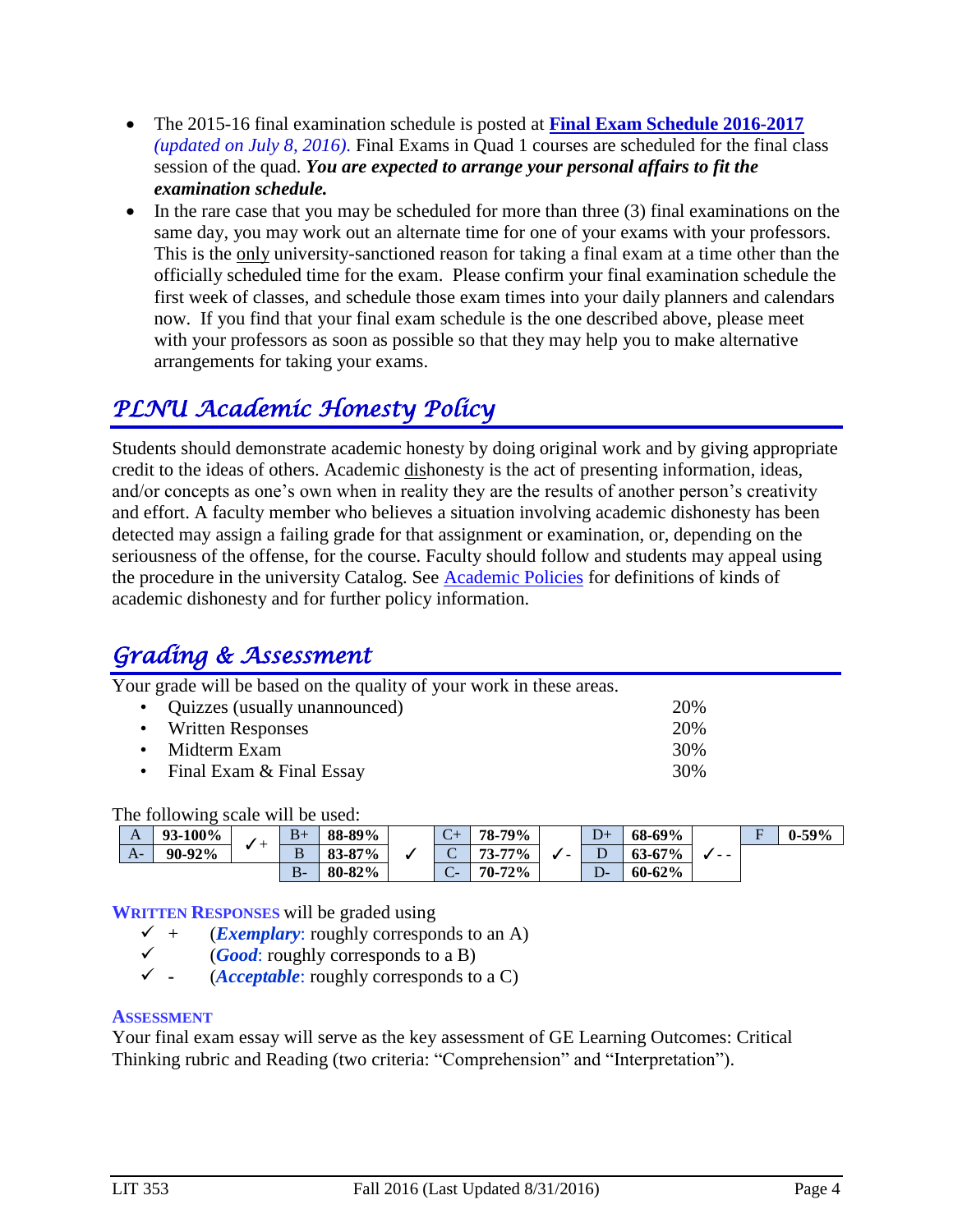### *Incompletes & Late Assignments*

All assignments are to be submitted/turned in by the beginning of the class session when they are due—including assignments posted in Canvas. Incompletes will only be assigned in extremely unusual circumstances.

 *Extremely Unusual Circumstances:* Such are a death in the family, automobile accidents, hospitalization, etc. In such a situation, please contact me immediately and be ready to submit any necessary documentation to verify your situation. When you communication with me right away, I am happy to help you in these difficult situations as best I can.

## *PLNU Copyright Policy*

Point Loma Nazarene University, as a non-profit educational institution, is entitled by law to use materials protected by the US Copyright Act for classroom education. Any use of those materials outside the class may violate the law.

### *Course Requirements, Policies & Guidelines*

#### **1.** *Class Participation*:

- a. **Your success in understanding and making meaning** of the texts we read will be directly related to your careful reading of, reflecting on, and annotating of these texts.
- b. **The quality of your learning experience** will be directly related to your completing the assigned reading, your thoughtful reflection on the readings, your engaged participation in the community of readers that our class will become, and the adjustments you make toward correcting your misperceptions and mistakes in key concepts and assignments.
- c. **The quality of our class sessions and community** depends so importantly upon you and your individual contributions to class discussions and course assignments. Your contribution to class in many forms is invaluable to our community of scholars/readers. Please bring your
	- questions about the texts you have read and/or their implied meanings
	- confusions about things you don't understand in or about the texts or literary terms
	- ideas about new understandings of the texts
	- ideas about how these texts speak to our contemporary lives
	- insights about connections between course readings and the many other important subjects you are studying

 perspectives about what spiritual impacts the texts may have on you or others All of these intellectual curiosities and spiritual reflections will be the lifeblood of our reading and discussing together.

d. **Please feel comfortable contributing** to the small group and class discussion. Your thoughts and questions are important. Truthfully, the impact of these readings on your lives, on the quality of our discussions together, and on your lifelong reading is more important than grades. Those of you who truly engage with the material, prepare each session's readings, and come to class ready to ask or contribute something will almost assuredly reap the reward of higher grades on your course work all the way along.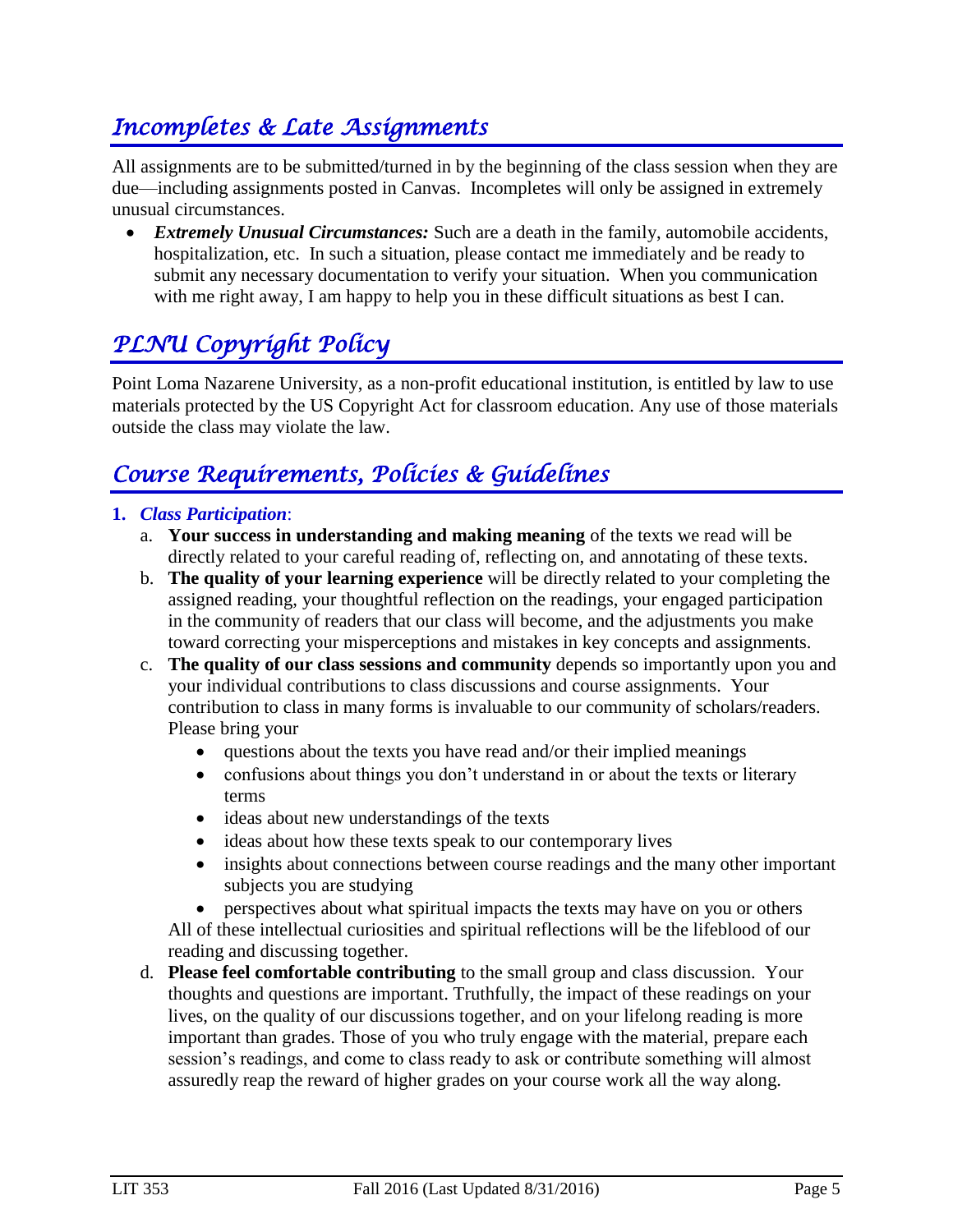#### **2.** *Class Sessions, Preparation, Assignments, and Technology*:

- a. All course books must be in your possession well before the class sessions dedicated to those books. No exemptions from quizzes or other required/graded work will be granted because you do not have course texts.
- b. If you wish to use your laptop during class, please sit in the front row/s. If you are using an electronic reader (Kindle, Nook, etc.), please let me know and have no other "file" open on your reader other than the class text/reading. If you wish to use your smart phones to respond to class discussion polls or to research information to support our class discussions *only*, please do so; otherwise, put away your smart phone for all of our class sessions. Please silence all electronics for the entire class period as well.
- c. Completion of all assignments is required, and passing the course will be difficult without doing so. Readings and written responses must be prepared in advance of the date scheduled/due and of sufficient length and quality to meet the assignment's requirements and intents. Missed work may be made up only in truly extenuating circumstances and only if you and I have had a conversation about your situation in advance. No make-up work will be given for missed work.
- d. Late assignments will not be accepted either in person, by delivery, or in my mailbox (unless you and I have communicated prior to the deadline about extenuating circumstances).
- e. It is your responsibility to see to it that I receive your work.
- f. Keep soft and hardcopies of your work so you can provide duplicate copies if necessary.
- g. Handwritten formal assignments are not acceptable (unless so specified).
- h. You may be requested to attend office hours with the professor if a need arises.
- **3.** *Classroom Decorum*: Please manage your electronic devices appropriately and with consideration for others—see 2b above. Please dress in appropriate academic attire out of consideration for others in our class. I do reserve the right to ask you to leave the classroom if I believe your attire to be offensive and/or an obstacle to a positive learning and teaching environment.
- **4.** *Written Responses to Reading*: You will write periodic responses to the assigned readings or viewings. The *Close Reading & Literary Analysis* and *Reading as Spiritual Practice: Key Questions* sections (at the end of this syllabus) will shape these assignments. Be sure to follow any and all additional instructions you are given for specific written responses. (Note: these questions will shape our class and small group discussions as well.)
- **5.** *Academic Writing & MLA Style***:** *Please follow all standards of academic writing (taught in your college composition classes) for your writing in this class***.** Since MLA style is the norm for citation in literary studies, please use it for all written responses. (See also **[LJML](http://www.pointloma.edu/sites/default/files/filemanager/Literature_Journalism__Modern_Languages/LJML_Department_Syllabus_Statments_final_2015-16.pdf) [Department](http://www.pointloma.edu/sites/default/files/filemanager/Literature_Journalism__Modern_Languages/LJML_Department_Syllabus_Statments_final_2015-16.pdf) Syllabus Statements 2015-2016**, *Inclusive Language*.)
- **6.** *Quizzes*: You will complete periodic quizzes on the assigned readings. Quizzes may not be made up unless you are absent for a university sponsored activity (concert tour, sporting competition, debate tournament, etc.). Please notify me in advance if you will be missing a class session for such a reason. I generally throw out the lowest quiz score when calculating final course averages.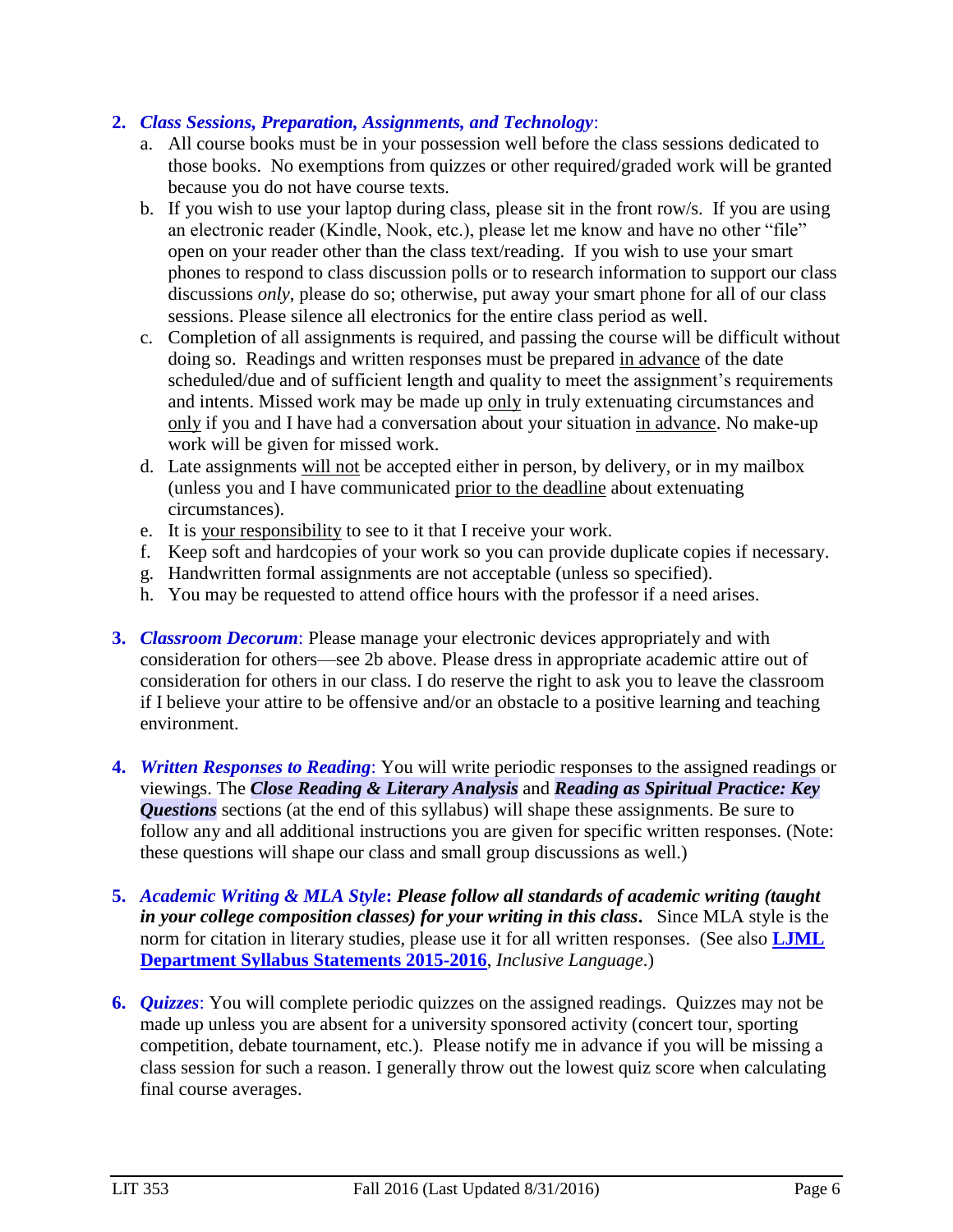**7.** *Canvas, Gmail, & Live Text*: You are responsible for checking your *Canvas, PLNU gmail,*  and *LiveText* accounts regularly for electronic messages from me. You are fully accountable for all course material, announcements, communications that are distributed via these sites, and I will send messages only to these sites. Please let me know if you encounter any technical problems with these sites. **If you do not currently have a** *LiveText* **account set up, please set it up in the first two weeks of the semester. You will need to submit your Final Exam essay on Live Text.**

#### *Required Texts & Editions (Best to use these editions)*

Adichie, Chimamanda Ngozi. *We Should All Be Feminists.* 2012, 2014 Brontë, Charlotte. *Jane Eyre.* 1847. Broadview Edition. 1999 El Saadawi, Nawal. *Woman at Point Zero*. 1983. Zed Books. 2015 Hong Kingston, Maxine. *The Warrior Woman.* 1976. Vintage. 1989 Davis, Nicelle. *Walled Woman*. 2015 Rhys, Jean. *Wide Sargasso Sea.* 1966. Norton. 2016 Runyan, Tania. *Second Sky: Poems*. 2013 Woolf, Virginia. *A Room of One's Own.*1929

## *Course Schedule & Assignments (May be adjusted)*

| <b>CLASS SESSION</b> | <b>CLASS PREPARATION (HOMEWORK) &amp; CLASS SESSION</b>     | <b>IMPORTANT</b>                       |  |  |  |  |  |
|----------------------|-------------------------------------------------------------|----------------------------------------|--|--|--|--|--|
| <b>DATE</b>          | <b>TOPICS</b><br><b>DUE AT THE BEGINNING OF CLASS</b>       | <b>DUE DATES &amp;</b><br><b>NOTES</b> |  |  |  |  |  |
|                      |                                                             |                                        |  |  |  |  |  |
|                      | Syllabus $\&$                                               |                                        |  |  |  |  |  |
| 1 Sept 1             | Class Introduction: Reading Literature & Spiritual Practice | Policies                               |  |  |  |  |  |
| <b>WEEK TWO</b>      |                                                             |                                        |  |  |  |  |  |
| $2$ Sept 6           | Charlotte Brontë Jane Eyre Vol. I. Chs. 1-6 (pp. 63-121)    |                                        |  |  |  |  |  |
| 3 Sept 8             | Brontë, Jane Eyre Vol. I. Chs. 7-11 (pp. 122-176)           |                                        |  |  |  |  |  |
| <b>WEEK THREE</b>    |                                                             |                                        |  |  |  |  |  |
| 4 Sept 13            | Brontë, <i>Jane Eyre</i> Vol. I. Chs. 12-15 (pp. 177-225)   |                                        |  |  |  |  |  |
| 5 Sept 15            | Brontë, <i>Jane Eyre</i> Vol. II. Chs. 16-18 (pp. 229-275)  |                                        |  |  |  |  |  |
|                      | <b>WEEK FOUR</b>                                            |                                        |  |  |  |  |  |
| 6 Sept 20            | Brontë, <i>Jane Eyre</i> Vol. II. Chs. 19-21 (pp. 276-324)  |                                        |  |  |  |  |  |
| 7 Sept 22            | Brontë, Jane Eyre Vol. II. Chs. 22-24 (pp. 325-361)         |                                        |  |  |  |  |  |
| <b>WEEK FIVE</b>     |                                                             |                                        |  |  |  |  |  |
| 8 Sept 27            | Brontë, Jane Eyre Vol. II. Chs. 25-26 (pp. 362-384)         |                                        |  |  |  |  |  |
| 9 Sept 29            | Brontë, Jane Eyre Vol. III. Chs. 27-28 (pp. 387-431)        |                                        |  |  |  |  |  |
| <b>WEEK SIX</b>      |                                                             |                                        |  |  |  |  |  |
| 10 Oct 4             | Brontë, Jane Eyre Vol. III. Chs. 29-32 (pp. 432-473)        |                                        |  |  |  |  |  |
| 11 Oct 6             | Brontë, Jane Eyre Vol. III. Chs. 33-35 (pp. 474-520)        |                                        |  |  |  |  |  |
| <b>WEEK SEVEN</b>    |                                                             |                                        |  |  |  |  |  |
| 12 Oct 11            | Brontë, Jane Eyre Vol. III. Chs. 36-38 (pp. 521-556)        |                                        |  |  |  |  |  |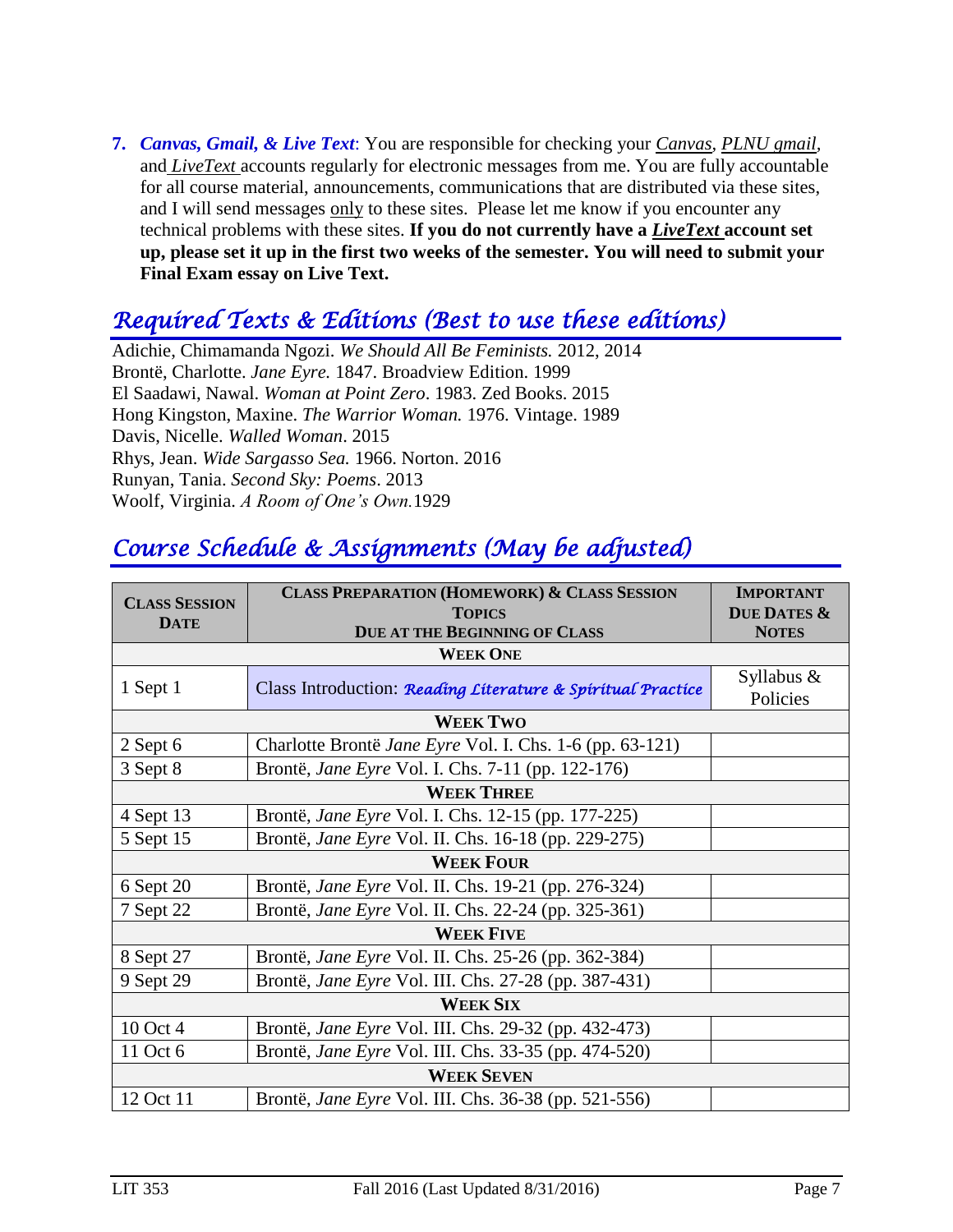| 13 Oct 13 &<br>Oct 13, 6:30-<br>8:00pm | Nicelle Davis The Walled Wife<br><b>REQUIRED POETRY EVENT EVENING READING with Nicelle Davis</b>             | <b>FERMANIAN</b>          |  |  |  |  |
|----------------------------------------|--------------------------------------------------------------------------------------------------------------|---------------------------|--|--|--|--|
| <b>WEEK EIGHT</b>                      |                                                                                                              |                           |  |  |  |  |
| 14 Oct 18                              | Virginia Woolf A Room of One's Own Chs. 1-3 (pp. 3-57)<br>A Room of One's Own Chs. 4-6 (pp. 58-114)-optional |                           |  |  |  |  |
| 15 Oct 20                              | <b>MIDTERM</b>                                                                                               |                           |  |  |  |  |
| <b>FALL BREAK</b>                      |                                                                                                              |                           |  |  |  |  |
|                                        | <b>OCT 21</b><br><b>WEEK NINE</b>                                                                            |                           |  |  |  |  |
|                                        |                                                                                                              |                           |  |  |  |  |
| 16 Oct 25                              | Jean Rhys Wide Sargasso Sea: Introduction (pp.5-11) &<br>Part I and half of Part II (pp. 15-97)              |                           |  |  |  |  |
| 17 Oct 27                              | Rhys, Wide Sargasso Sea: second half of Part II and Part III<br>$(pp. 98-171)$                               |                           |  |  |  |  |
|                                        | <b>WEEK TEN</b>                                                                                              |                           |  |  |  |  |
| 18 Nov 1                               | Nawal el Saadawi Woman at Point Zero (pp. VII-68)                                                            |                           |  |  |  |  |
| 19 Nov 3                               | el Saadawi, Woman at Point Zero (pp. 68-142)                                                                 |                           |  |  |  |  |
|                                        | <b>WEEK ELEVEN</b>                                                                                           |                           |  |  |  |  |
| <b>20 Nov 8</b>                        | Maxine Hong Kingston The Woman Warrior (pp. 1-54)                                                            |                           |  |  |  |  |
| 21 Nov 10                              | Kingston, The Woman Warrior (pp. 55-109)                                                                     |                           |  |  |  |  |
|                                        | <b>WEEK TWELVE</b>                                                                                           |                           |  |  |  |  |
| 22 Nov 15                              | Kingston, The Woman Warrior (pp. 110-160)                                                                    |                           |  |  |  |  |
| 23 Nov 17                              | Kingston, The Woman Warrior (pp. 161-209)                                                                    |                           |  |  |  |  |
|                                        | <b>WEEK THIRTEEN</b>                                                                                         |                           |  |  |  |  |
| 24 Nov 22                              | Ursula Le Guin "She Unnames Them" and/or TBA                                                                 |                           |  |  |  |  |
|                                        | <b>THANKSGIVING BREAK</b>                                                                                    |                           |  |  |  |  |
|                                        | <b>Nov 23-27</b>                                                                                             |                           |  |  |  |  |
|                                        | <b>WEEK FOURTEEN</b>                                                                                         |                           |  |  |  |  |
| 25 Nov 29                              | Tania Runyan. Second Sky (pp. 1-18) (pp. 19-37)                                                              |                           |  |  |  |  |
| 26 Dec 1                               | Runyan. Second Sky (pp. 38-54) (pp. 55-70)                                                                   |                           |  |  |  |  |
| <b>WEEK FIFTEEN</b>                    |                                                                                                              |                           |  |  |  |  |
| 27 Dec 6                               | Chimamanda Ngozi Adichie We Should All Be Feminists                                                          |                           |  |  |  |  |
| 28 Dec 8                               | Pedersen & Jule Facing Challenges: Chapters 1 & 3                                                            | <b>TBA</b><br>Chs. 8 & 10 |  |  |  |  |
| <b>Sec. 1</b>                          | <b>FINAL EXAM</b>                                                                                            | Thursday,                 |  |  |  |  |
| 9:30-10:45                             | <b>(BE SURE TO PUT THIS EXAM DATE IN YOUR CALENDARS NOW.)</b>                                                | December 15,              |  |  |  |  |
|                                        | <b>FINAL ESSAYS DUE IN LIVE TEXT</b>                                                                         | 10:30-1:00                |  |  |  |  |
|                                        | <b>FINAL EXAM</b>                                                                                            | Tuesday,                  |  |  |  |  |
| <b>Sec. 2</b><br>11:00-12:15           | (BE SURE TO PUT THIS EXAM DATE IN YOUR CALENDARS NOW.)                                                       | December 13,              |  |  |  |  |
|                                        | <b>FINAL ESSAYS DUE IN LIVE TEXT</b>                                                                         | 10:30-1:00                |  |  |  |  |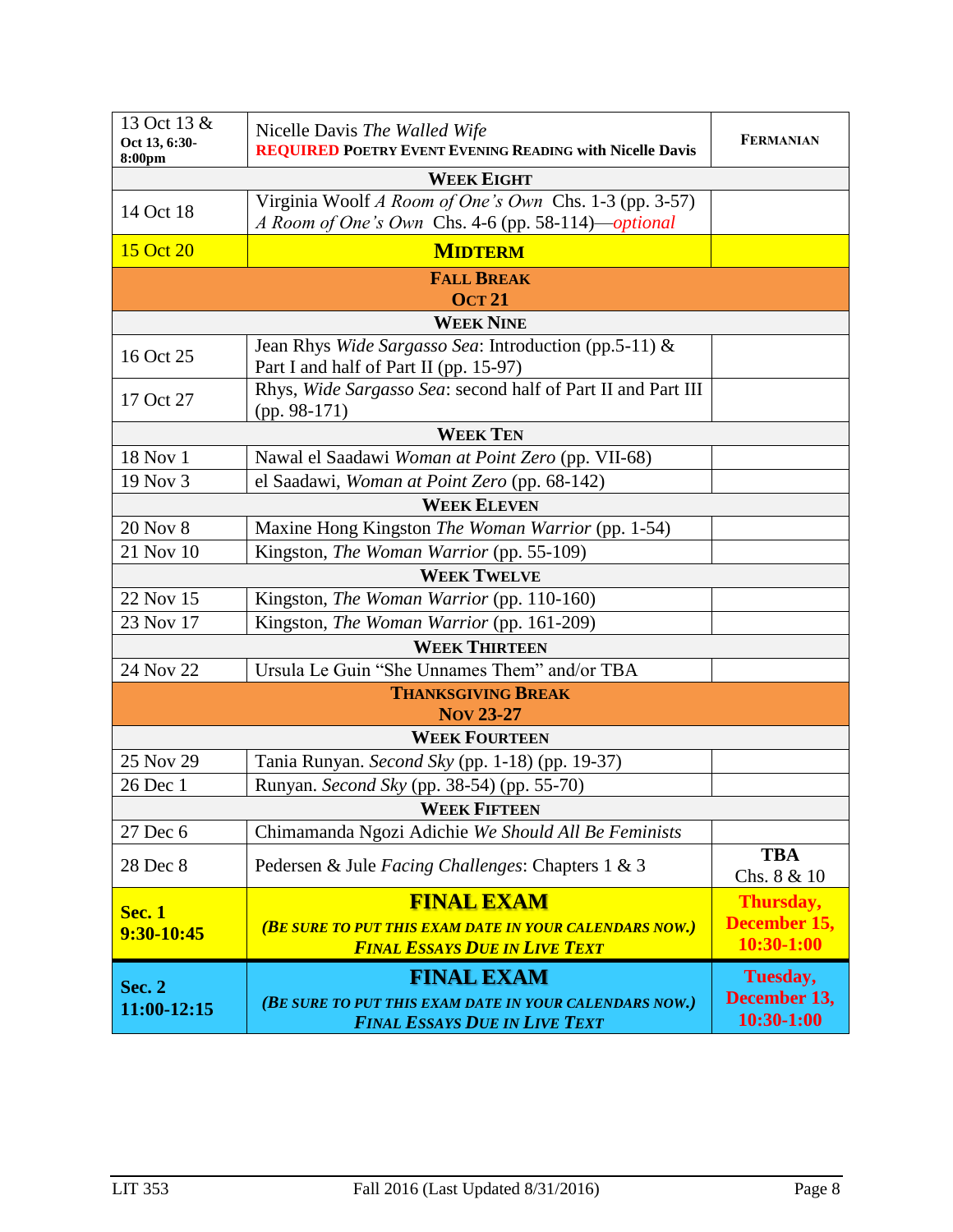## *Close Reading & Literary Analysis*

Some of your responses to the works we'll be reading will include your first impressions of the work, your difficulties reading the work, and your emotional attitudes toward the work—both before and after reading it. These are responses that a careful reader is recognizes, but they should not be seen as the final evaluation or experience for a careful reader's response to a work of art, literary or otherwise. **CLOSE READING** develops **CRITICAL THINKING**, and both are your goal.

You can develop your close reading skills by attending to some specific elements of literature. (This focus will also help you improve your performance on the course exams.) These elements are **Voice/Perspective, Oppositions, Structure, Style,** and **Genre**. Our class discussions will "mine" these aspects of literary study, and I will use specific literary terms as we discuss these works together. You may also discover that some of your class peers are skilled in using literary terms. As they have become skilled, so can you. You can learn from them, but you will want to learn these terms yourself, apply them in your own analysis (in writing, discussion, on exams). There are online glossaries of literary terms, but the gold standards are Harmon *A Handbook to Literature* and Abrams *A Glossary of Literary Terms*. Copies are in the library.

These literary elements will work differently for different works. The differences are important—as are the differences in interpretation (or reading) that will inevitably arise from all of us as different readers. Pay attention to these differences instead of trying to minimize or erase them; they will be a vital component in our class discussions and in our deepening understanding of others through literature.

#### **Analyzing Literary Elements:**

- **1. Voice or Perspective** *(POV):* who tells this story, narrates this novel, speaks this poem or makes this argument? is s/he a character, an observer, a critic or moralizer, an agitator...? if fiction, how would you classify the perspective of the narrative voice: first-person, thirdperson, limited omniscient, omniscient? what is her/his relation to the topic(s) addressed? how would you describe the character of the voice: intrusive, consistent, multiple, prominent, reliable, etc.? what is the tone (author's attitude toward the subject matter) of the piece?
- **2. Oppositions:** what primary tensions (ideas, arguments, issues, differences, dilemmas) are set forth in the work? how/in what light are these oppositions (their players and values) presented, and to what end(s)? who or what is elevated or stigmatized? what does the work, in its important characters/individuals/figures, aim to do? what observations can you make about any of the following social arrangements or domains: family, childhood, adulthood, class, sexuality, gender, public and private spaces, work, home, rural and urban life, economics and wealth, morality, religion, education, art (aesthetics), science, technology, government, law, historical events, politics, leisure, health, medicine, etc.? what special relation (and how or why) do women or men or children have to (certain ones of) these issues? *It helps to keep the historical period and cultural context of the work in mind as you read for oppositions.*